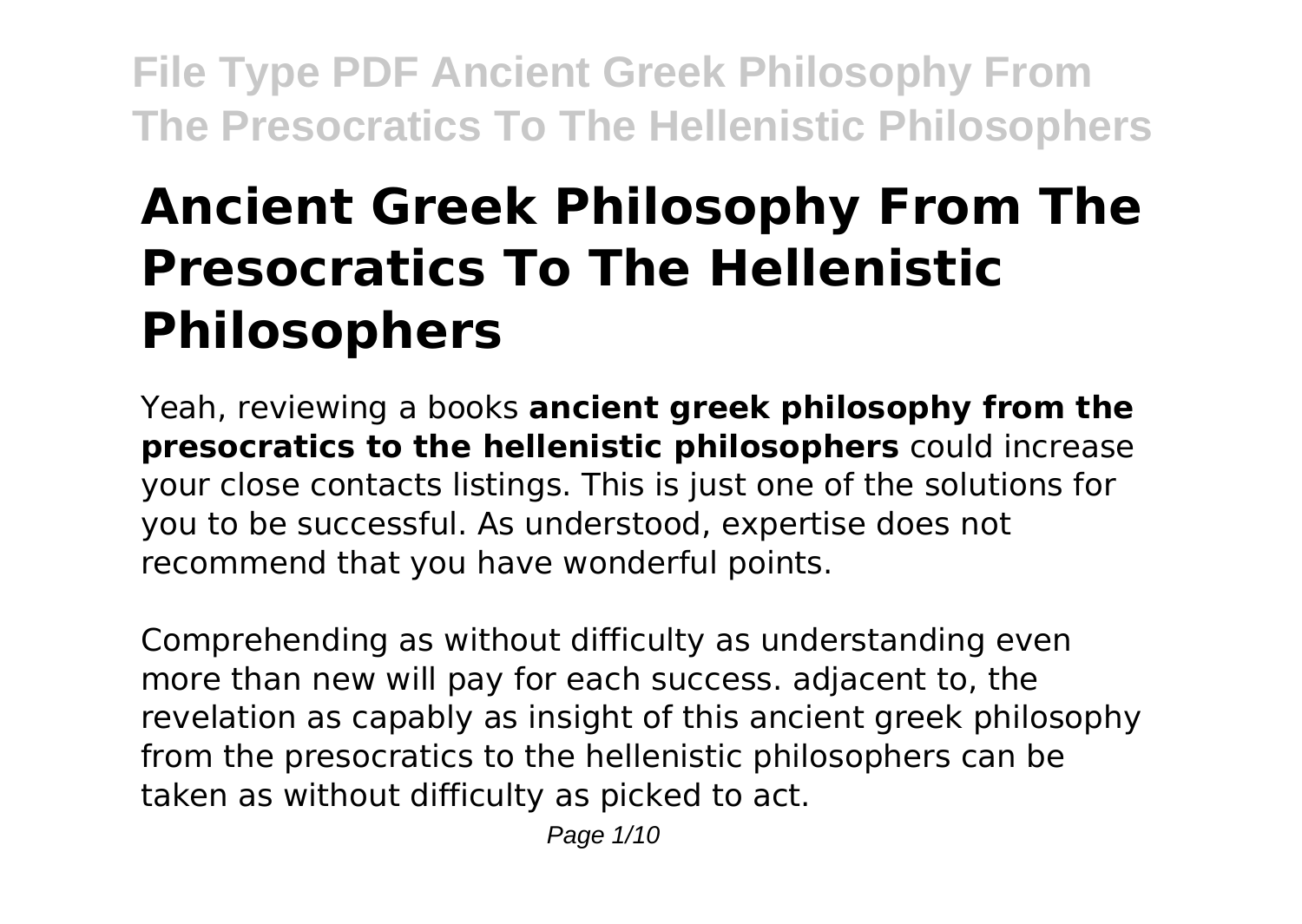Every day, eBookDaily adds three new free Kindle books to several different genres, such as Nonfiction, Business & Investing, Mystery & Thriller, Romance, Teens & Young Adult, Children's Books, and others.

#### **Ancient Greek Philosophy From The**

Ancient Greek philosophy arose in the 6th century BC, at a time when the ancient inhabitants of ancient Greece were struggling to repel devastating invasions from the east. Greek philosophy continued throughout the Hellenistic period and the period in which Greece and most Greek-inhabited lands were part of the Roman Empire. Philosophy was used to make sense out of the world using reason.

### **Ancient Greek philosophy - Wikipedia**

Ancient Greek philosophy is a system of thought, first developed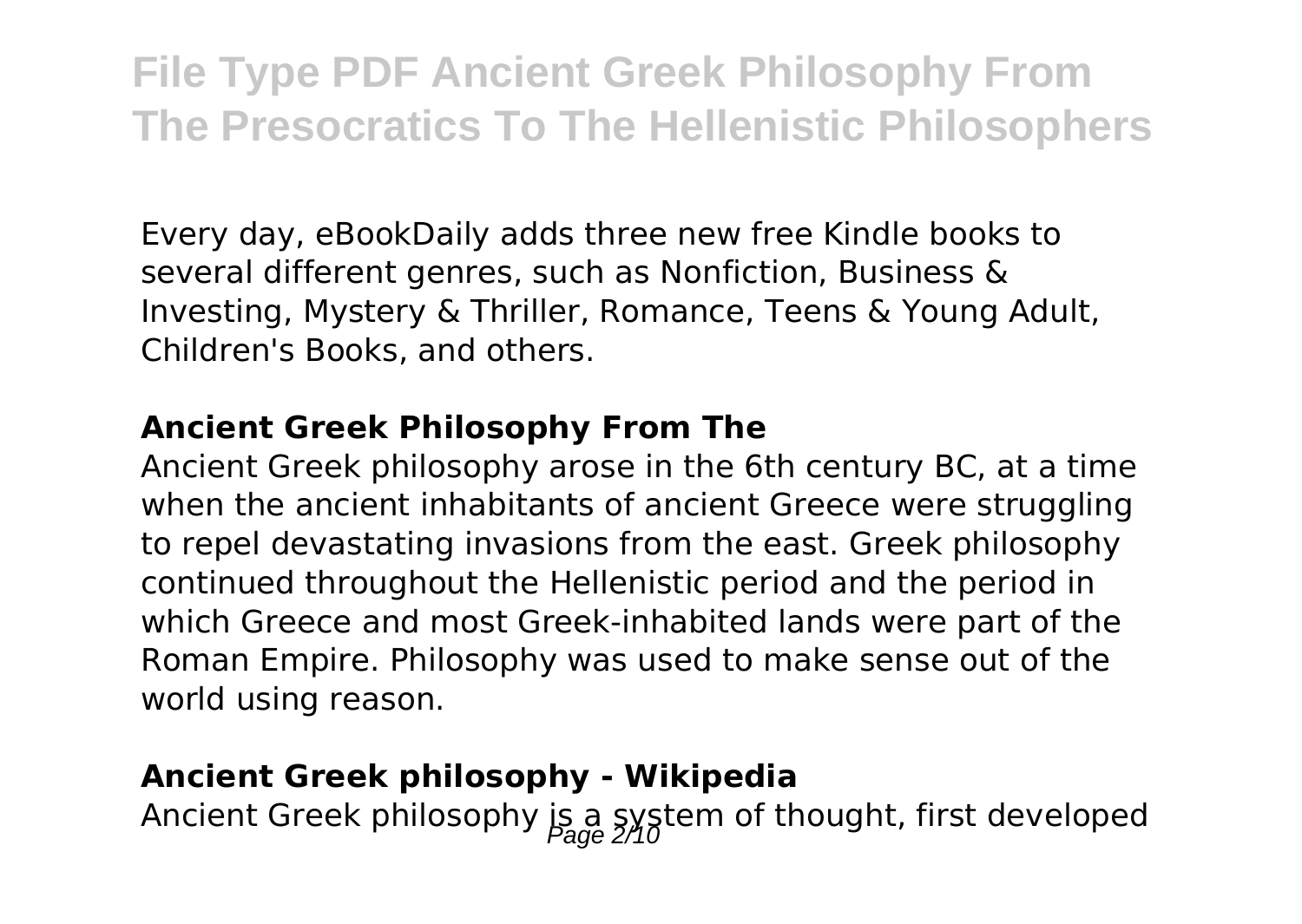in the 6th century BCE, which was informed by a focus on the First Cause of observable phenomena. Prior to the development of this system by Thales of Miletus (l. c. 585 BCE), the world was understood by the ancient Greeks as having been created by the gods.

#### **Greek Philosophy - Ancient History Encyclopedia**

Ancient Greek Philosophy From Thales, who is often considered the first Western philosopher, to the Stoics and Skeptics, ancient Greek philosophy opened the doors to a particular way of thinking that provided the roots for the Western intellectual tradition. Here, there is often an explicit preference for the life of reason and rational thought.

### **Ancient Greek Philosophy | Internet Encyclopedia of Philosophy**

Ancient Greek Philosophy studies the philosophical activities and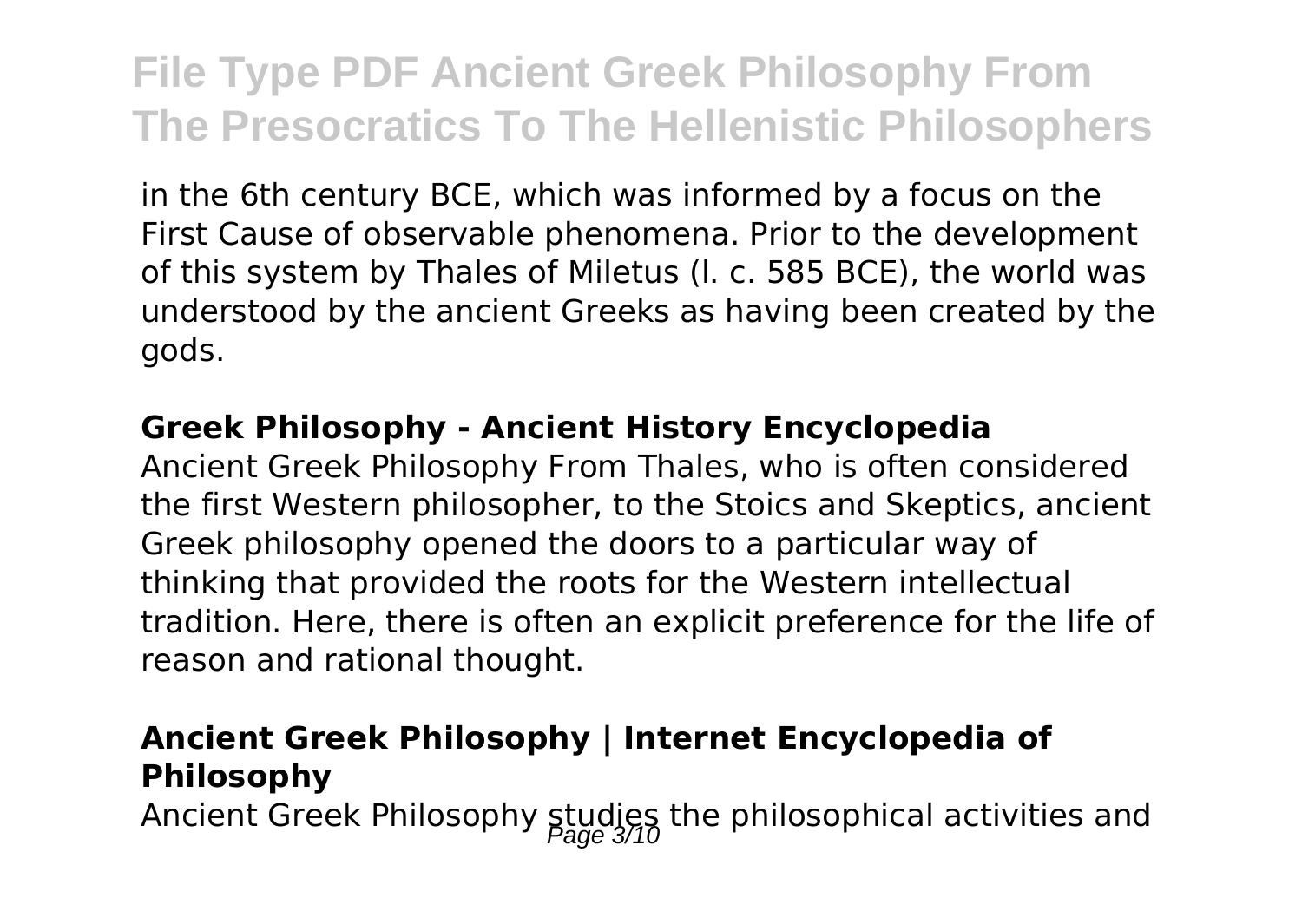enquiries of the Greco-Roman thinkers. It covers a period of 1,000 years; from the 6th century BC to the 6th century AD. It starts from the theoretical novelty the early Presocratic thinkers such as Thales and Anaximander and ends to the late Neoplatonic and Aristotelian commentators such as Simplicius and Philoponus.

### **Ancient Greek Philosophy**

The Classical Greek philosophers have the highest influence on the western way of thinking and the overall western civilization. Some of the greatest philosophers from this era include Socrates, Plato and Aristotle.

## **Greek Philosophy – A Brief History Of Classical Greek ...**

Thales of Miletus gets the top spot on this list for representing a pivotal point in ancient Greek philosophy from which subsequent generations of famous thinkers, theorists, dialectics, meta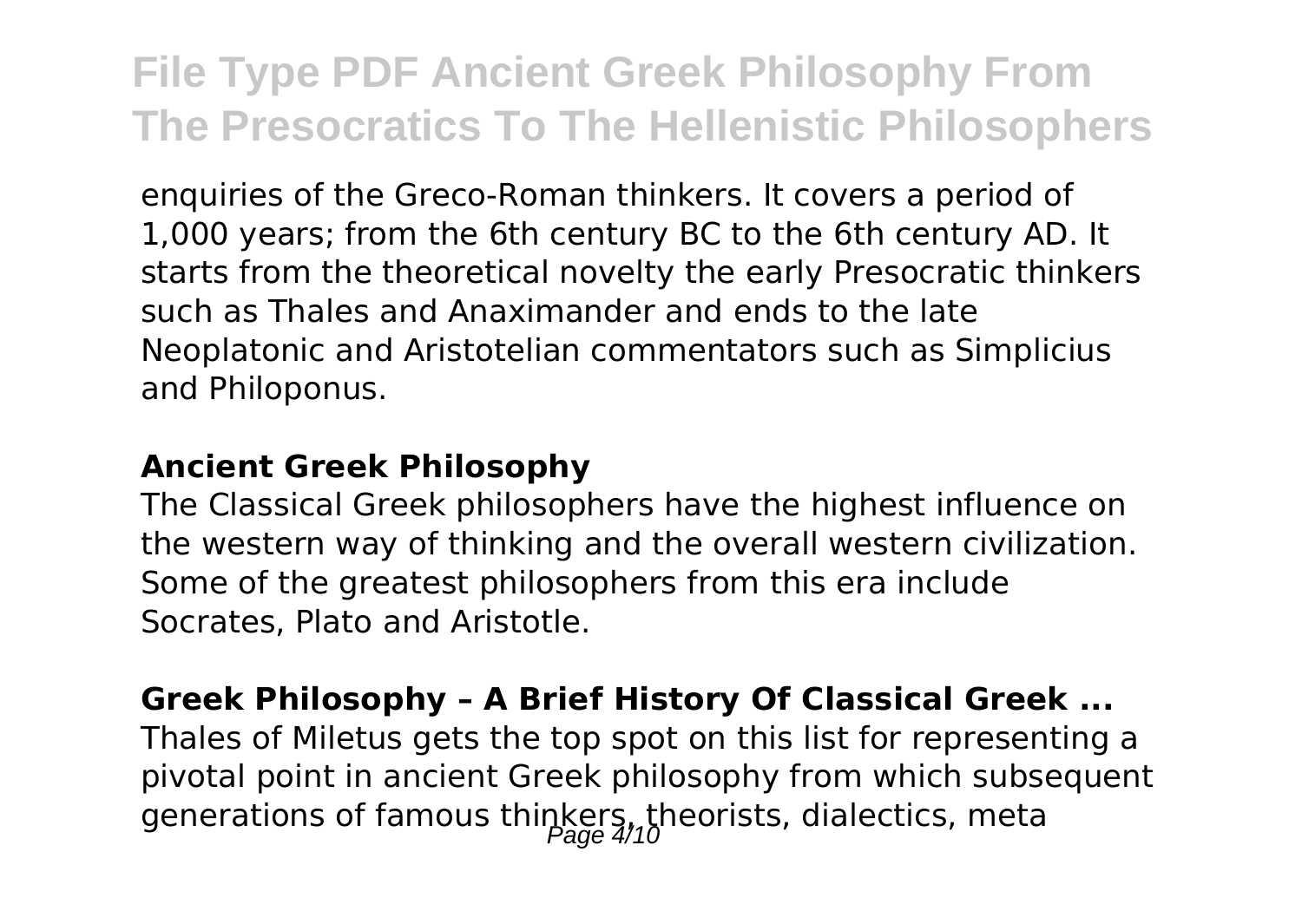physicists, and philosophers sprouted. He is hailed among historians as the father of ancient Greek philosophy.

## **Top 10 Ancient Greek Philosophers**

Ancient Greek philosophy extends from as far as the seventh century B.C. up until the beginning of the Roman Empire, in the first century A.D. During this period five great philosophical traditions originated: the Platonist, the Aristotelian, the Stoic, the Epicurean, and the Skeptic.

## **The 5 Great Schools of Ancient Greek Philosophy**

A Greek philosopher of the late 6th century BC, Heraclitus is best known for his doctrine of change being central to the Universe. He also coined the term Logos (λόγος) in Western philosophy, explaining its meaning as being both the source and fundamental order of the Cosmos.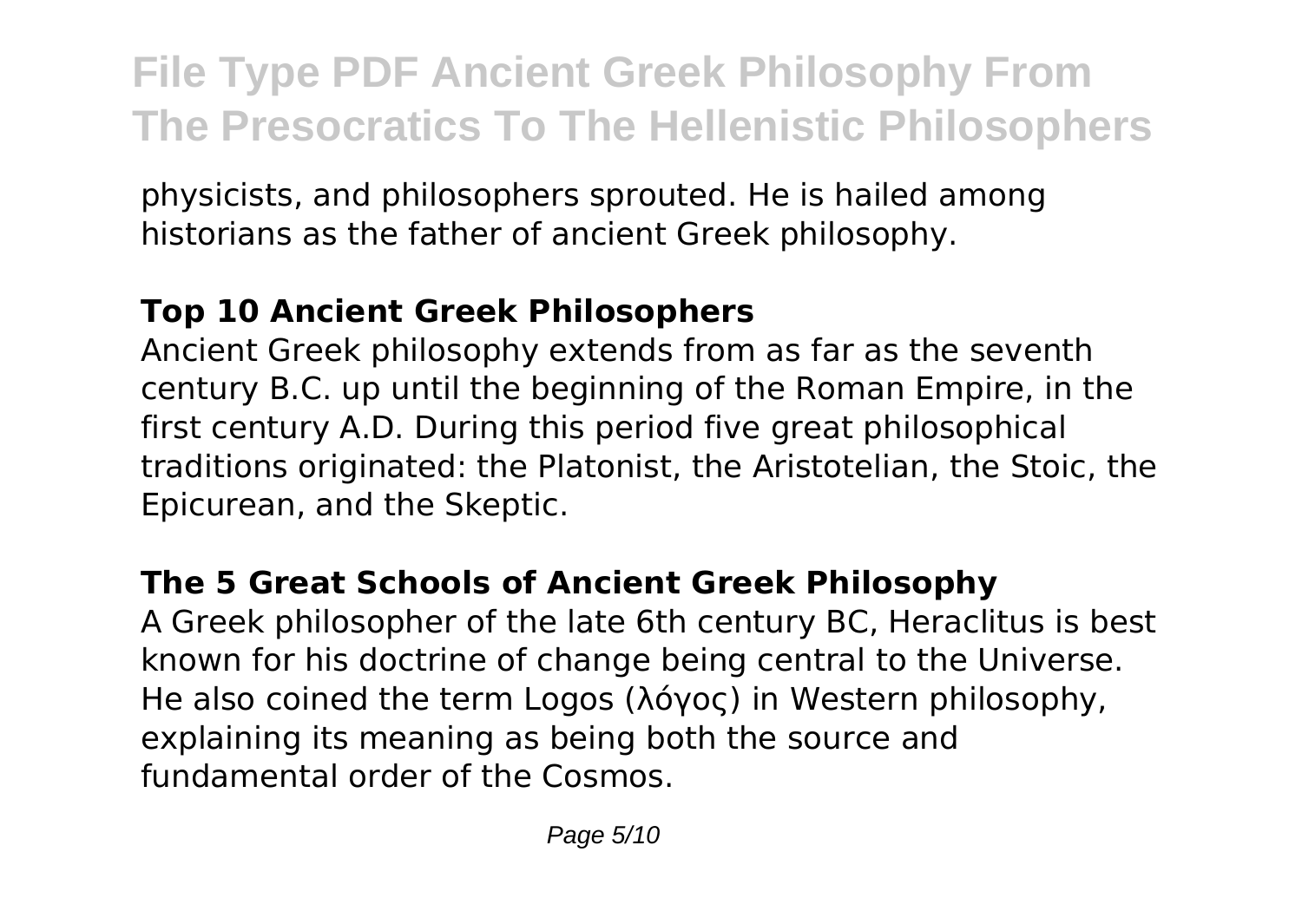**Timeless Quotes from the Ancient Greek Philosophers ...** Epicurus was an ancient Greek philosopher as well as the founder of the school of philosophy called Epicureanism. For Epicurus, the purpose of philosophy was to attain the happy, tranquil life, characterized by ataraxia-peace and freedom from fear-and aponia-the absence of pain.

## **The Top 10 ancient Greek philosophers | Athens Insiders**

**...**

This list of ancient Greek philosophers contains philosophers who studied in ancient Greece or spoke Greek. Ancient Greek philosophy began in Miletus with the pre-Socratic philosopher Thales and lasted through Late Antiquity.Some of the most famous and influential philosophers of all time were from the ancient Greek world, including Socrates, Plato and Aristotle.

## List of ancient Greek philosophers - Wikipedia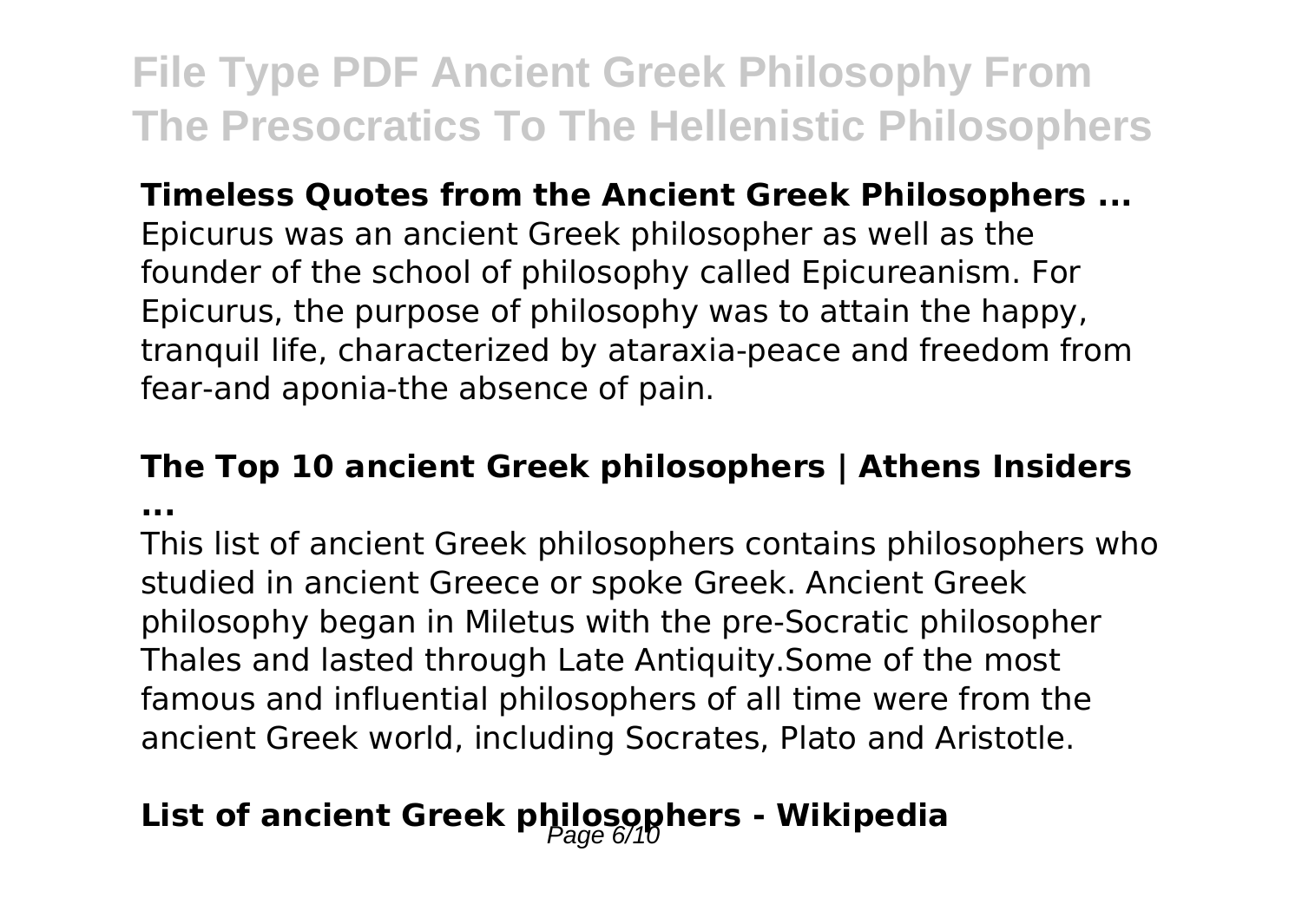Information about the Greek philosophy and the important Greek philosophers such as Plato, Socrates, Aristotle, Thales, Pythagoras, Heraclitus and others.

### **Ancient Greek philosophy, philosophers of ancient Greece**

**...**

Image Credit: redbubble If you wish to know about ancient Greek philosophers that introduced new concepts to leading life and made remarkable contributions in the fields of humanity, then the name of Parmenides has to be mentioned. One of Pythagoras's followers, Parmenides contributed a lot in the fields of philosophy. Some historians claim that he was a pupil of the famous philosopher named ...

## **15 Ancient Greek Philosophers and Their Contributions** The Society for Ancient Greek Philosophy (SAGP) is an academic organization whose objective is to contribute to the scholarly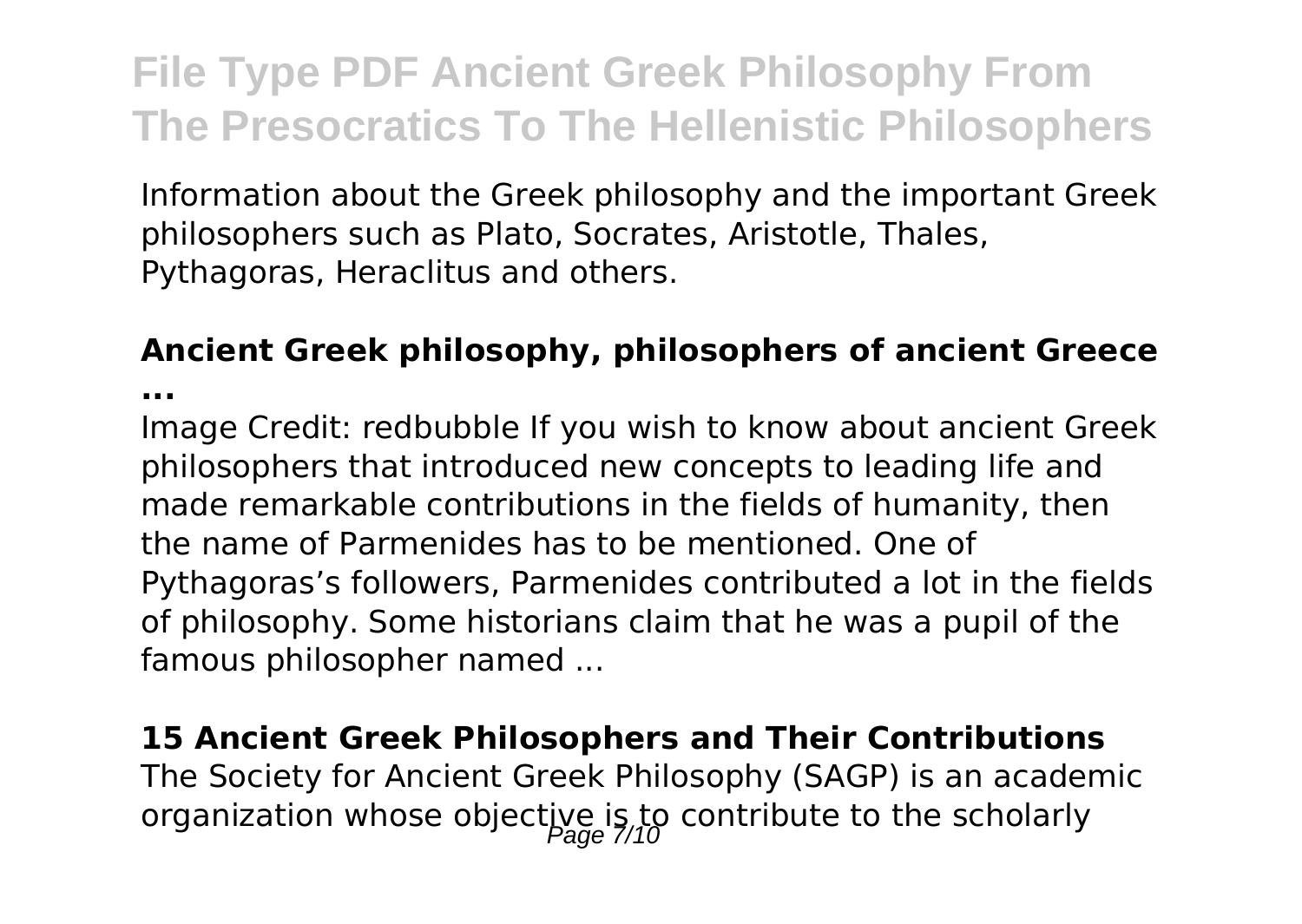study of Ancient Greek Philosophy. SAGP pursues this aim through its own yearly conferences and through collaborating with other prestigious associations. SAGP furthers research in Greek Philosophy, facilitates the interactions between international scholars, and ...

### **The Society for Ancient Greek Philosophy (SAGP) Official ...**

The pre-Socratic era of Greek philosophy typically refers to those Greek philosophers who lived and taught before Socrates. There are a number of different schools and philosophers who belong within this group, though the Sophists may be among the most famous.

### **What Is Greek Philosophy? (with pictures)**

For Readings in Ancient Greek Philosophy, the most important development has been Richard D. McKirahan's complete revision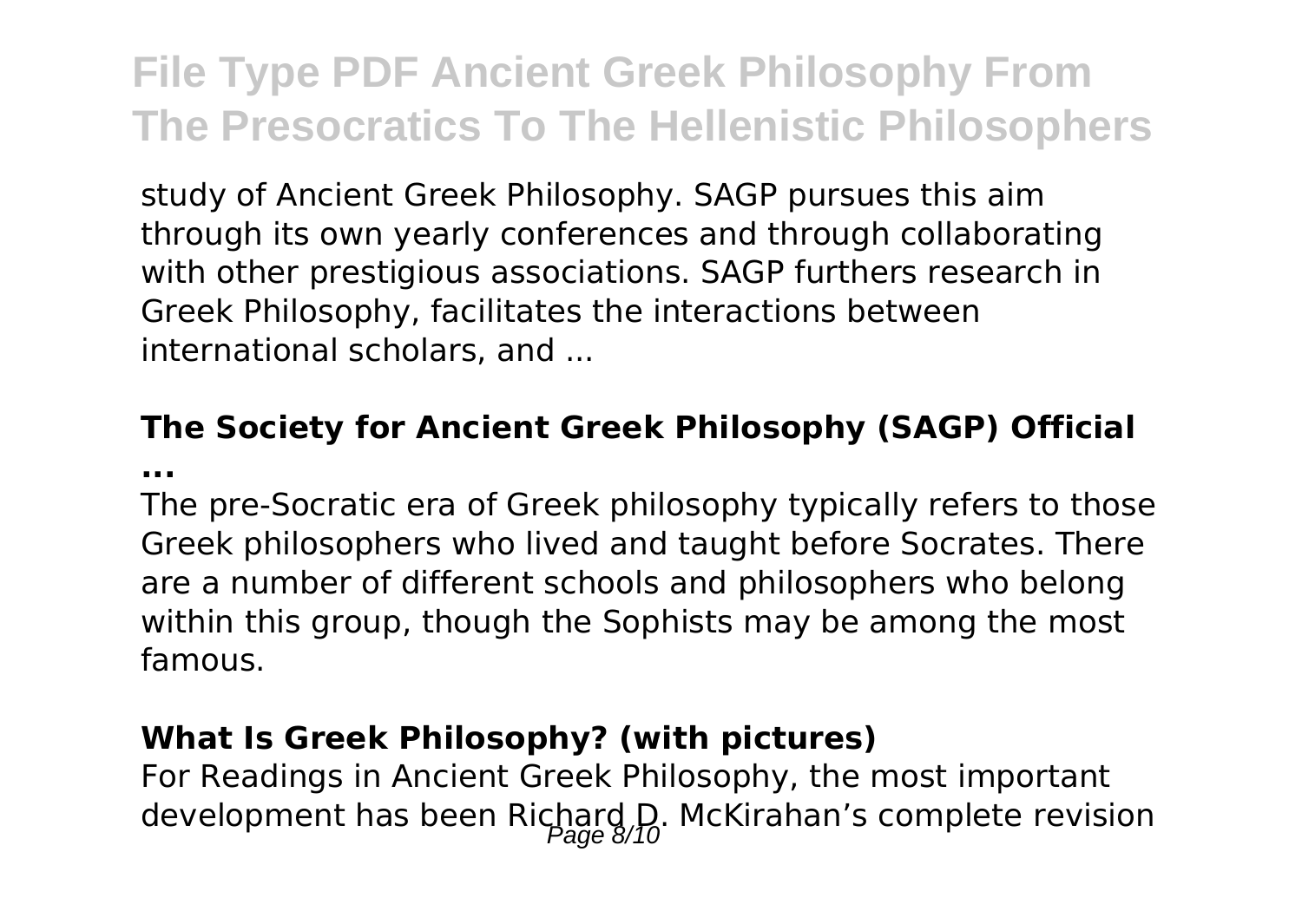of his excellent volume, Philosophy Before Socrates, for its second edition. The translations prepared for that volume form the backbone of the Presocratics unit of this one.

**Readings in Ancient Greek Philosophy: from Thales to ...** In ethics: Ancient Greece. Ancient Greece was the birthplace of Western philosophical ethics. The ideas of Socrates ( c. 470–399 bce ), Plato, and Aristotle (384–322 bce) will be discussed in the next section. The sudden flowering of philosophy during that period was rooted in the ethical thought of earlier….

## **Greek philosophy | Britannica**

A very general use of the term evolution refers to a particular order of change or growth within the natural world.While this term didn't quite have an equivalent in ancient Greece, the concept behind the term was developed by a number of Greek and Roman philosophers. Page 9/10